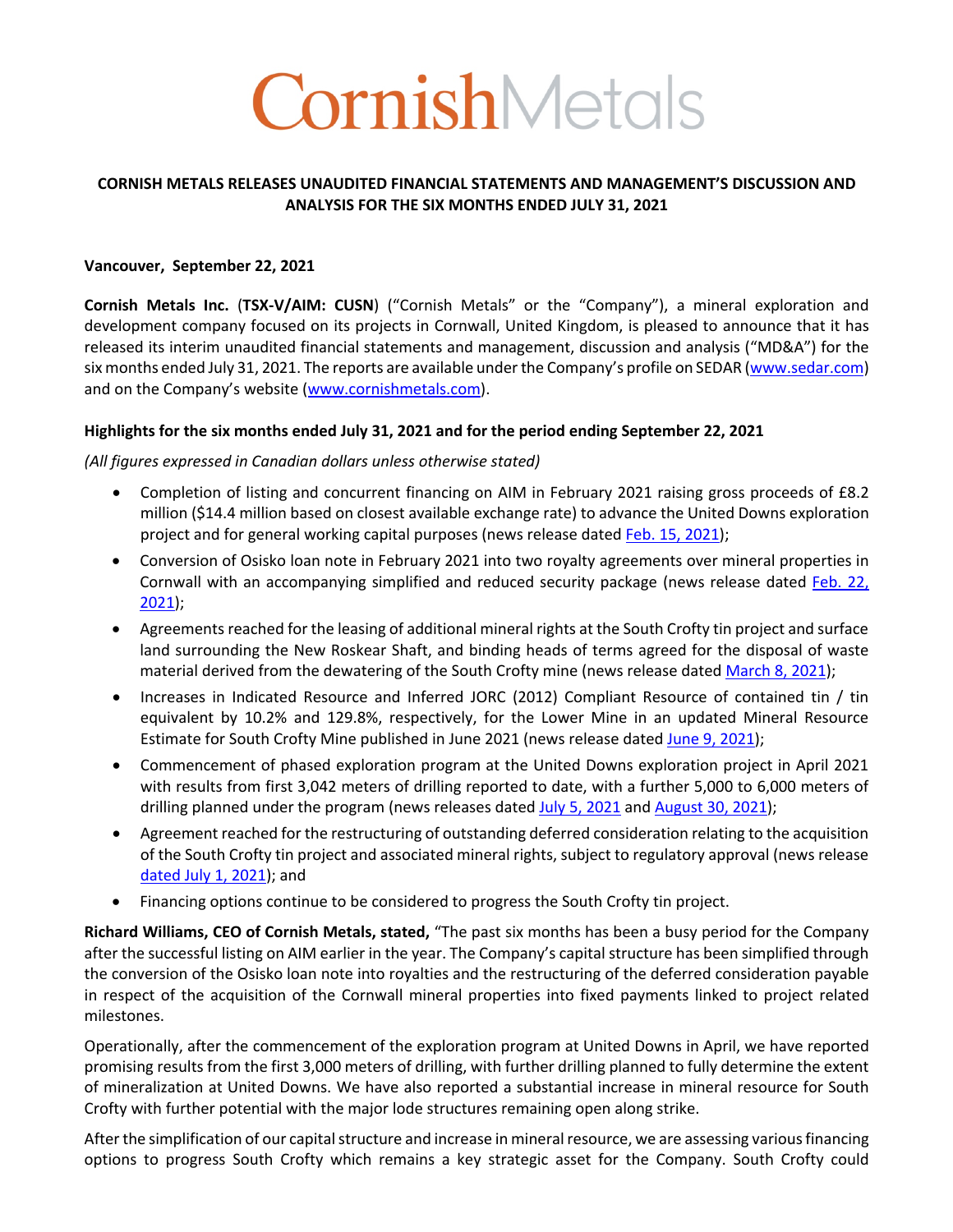potentially play a pivotal role in securing a domestic and sustainable source of battery metals as the UK transitions to a low carbon economy."

#### **Review of activities**

#### *Listing on AIM*

On February 16, 2021, the Company completed its listing and concurrent financing on AIM issuing 117,226,572 common shares at a price of £0.07 (\$0.12), raising gross proceeds of £8,205,860 (\$14,434,108 based on February 12, 2021 closing exchange rate). The Company's shares continue to be listed and traded on the TSX-V.

The proceeds from the AIM listing are being used to conduct a drill program at the United Downs exploration project to determine the resource potential of a 1,000 meter strike section of the main target area, to conduct initial field work (soil sampling and geophysics and possible drill testing) on other high priority exploration targets within transport distance of the proposed South Crofty process plant, and for general working capital purposes.

Pursuant to the Listing, the Company, SP Angel Corporate Finance LLP (the Company's nominated adviser on AIM) and Osisko Development Corporation ("ODV", a significant shareholder of the Company), entered into a Relationship Agreement which governed ODV's conduct as a significant shareholder in the Company. Following exercises of warrants subsequent to the Company's listing on AIM, ODV's shareholding in the Company has since fallen below 20.0%, which has resulted in the termination of the Relationship Agreement.

#### *Conversion of Osisko loan note into royalties*

On February 19, 2021, Osisko Gold Royalties Limited ("Osisko") exercised its royalty option and converted its loan note with a face value of \$7.17 million into two royalties as follows:

- a perpetual 1.5% NSR on the South Crofty tin project; and
- a perpetual 0.5% NSR on any other mineral rights held by the Company in Cornwall that do not form part of the South Crofty tin project, (together, the "Royalty Agreements").

In connection with the conversion of the loan note, Osisko agreed to release the comprehensive security package entered into by the Company in January 2018 pursuant to the loan note, and has instead agreed to a more simplified and reduced security package for the Royalty Agreements. The reduced security package is in practice restricted to the Company's subsidiary, Cornish Minerals Limited (Bermuda), which holds the Company's mineral rights. Liquidated damages also become payable to Osisko in the event of default.

Both royalties become payable from the commencement of production which is defined in the Royalty Agreements. The royalties are payable on all products which include any and all metals, minerals and products or by-products thereof.

## *Agreement of South Crofty leases and disposal of mine water treatment waste*

On March 8, 2021, agreement was reached with Brownfield Investments Limited and Roskear Minerals LLP ("Roskear Minerals") to lease a 1.2 hectare site surrounding New Roskear Shaft in Camborne, Cornwall for up to 23 years. This agreement secures access to the New Roskear Shaft, a 650 meter deep, six meter diameter, vertical shaft in the center of Camborne, which is important for ventilation and secondary access / egress to the South Crofty mine.

Also on March 8, 2021, agreement was reached to lease the mineral rights owned by Roskear Minerals within the South Crofty tin project for up to 25 years. This agreement enables the Company to explore and develop the mineral resources that are contained in the Roskearsection of the South Crofty mine. During the 1980s and 1990s, much of the ore mined from the South Crofty mine originated from this part of the mine, and it is considered by the Company to be a key area for delineation of additional mineral resources.

Additionally, a binding heads of terms was agreed with Wheal Jane Limited for the disposal of waste material derived from the treatment of mine water from the South Crofty mine into the Wheal Jane tailings dam located 12 kilometers east of South Crofty. The agreement will become effective when dewatering of the South Crofty mine commences.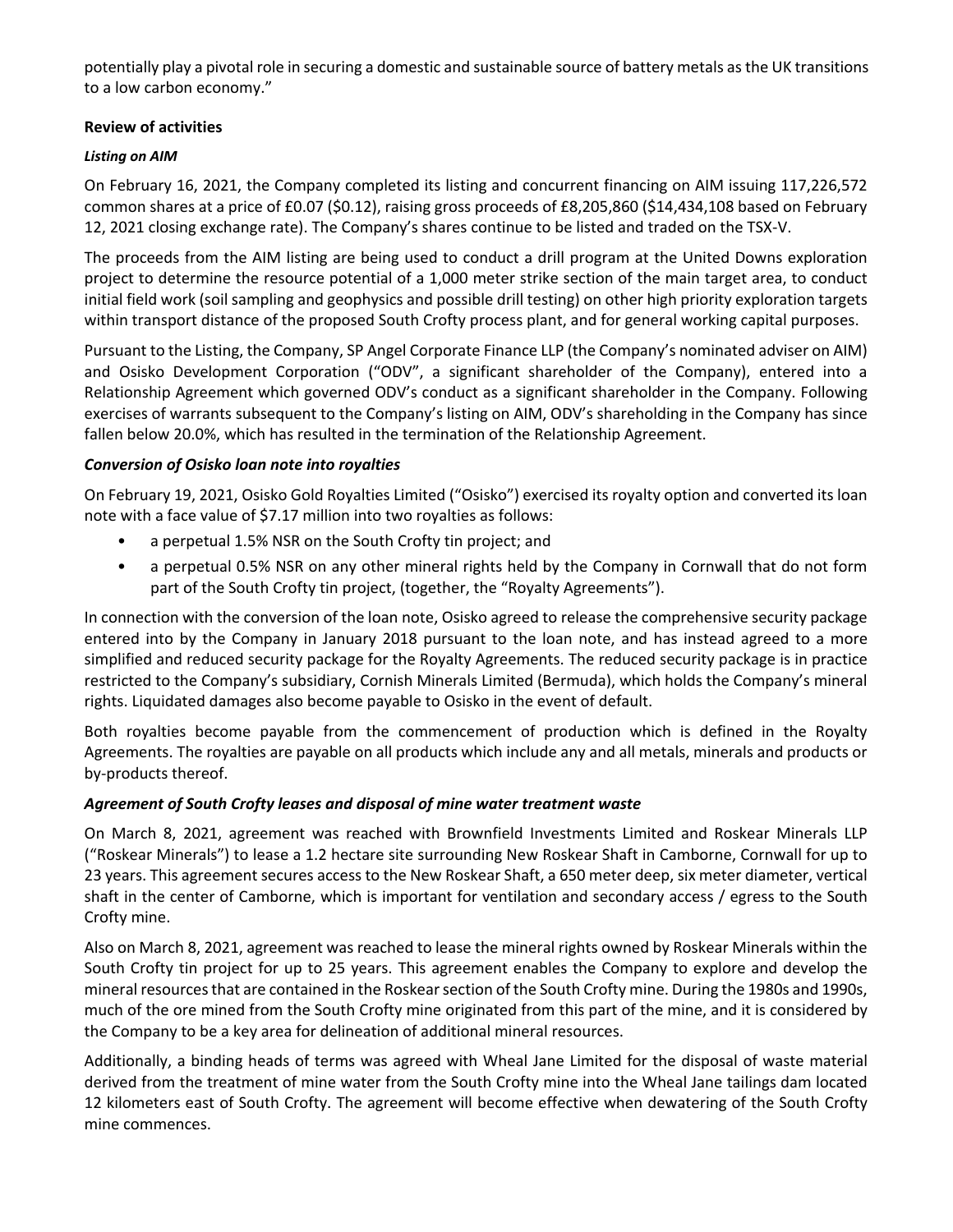## *Updated mineral resource estimate released for South Crofty mine*

An initial mineral resource estimate ("MRE") was prepared in 2016 by P&E Mining Consultants. Since then, additional sampling information has been audited, verified and added to the resource model leading to an updated MRE for the Lower Mine and a re-stated MRE for the Upper Mine using updated metal prices to calculate tin equivalent grades.

An updated MRE for South Crofty mine was released on June 9, 2021 which showed a 10.2% increase in Indicated Resource to 2.08 million tonnes, grading 1.59% tin, and a 129.8% increase in Inferred Resource to 1.94 million tonnes, grading 1.67% tin. These figures are for the Lower Mine and are prepared in accordance with the JORC Code (2012).

**South Crofty Summary Mineral Resource Estimate** Contained Tin / **Increase in contained Mass Classification** Area Grade **Tin Equivalent** Tin / Tin equivalent (000' tonnes) (000' tonnes) from 2016 MRE Lower Indicated 2,084 1.59% Sn 33 10.2% **Inferred** 1,937 1.67% Sn 32 129.8% **Mine** Indicated 3 9.5% Upper 277 1.01% SnEq **Mine Inferred** 493 0.93% SnEq 5 8.0%

A summary of the updated MRE is tabulated below:

The Lower Mine MRE is reported using a 0.6% tin cut-off grade and the Upper Mine is reported using a 0.6% tin equivalent cut-off grade, the same cut-off grades applied in the MRE prepared in 2016. The MRE was prepared by the Company's geological team and independently reviewed and verified by AMC Consultants (UK) Ltd.

The Lower Mine contains tin mineralization within quartz-tourmaline veins or "lode" structures, which are hosted entirely within granitic rocks. The Upper Mine contains tin, copper and zinc mineralization within quartz-chlorite veins, predominantly hosted within meta-sedimentary units. The major lode structures that comprise the MRE remain open along strike and to depth.

Mineral resources which are not mineral reserves do not have demonstrated economic viability. The estimate of mineral resources may be materially affected by environmental, permitting, legal, title, taxation, socio-political, marketing, or other relevant issues.

#### *Results from ongoing exploration program at United Downs*

After receiving confirmation of its permitted development rights from Cornwall Council, being the relevant Mineral Planning Authority, the Company commenced its exploration program at United Downs in early April 2021. The drilling activities have been contracted to Priority Drilling Limited, under the supervision of the Company's geological team.

The first phase of the drill program has focused on tracing along strike the recently discovered high-grade coppertin mineralization in a structure now named the "UD Lode" (formerly the Lithium Lode). The UD Lode has been intersected in five of the six drill holes reported to date. The UD Lode has been traced over a strike length in excess of 200 meters to a depth of 400 meters and it remains open along strike.

In addition, four new zones of copper / tin / silver mineralization have been intersected adjacent to the main target demonstrating the wider prospectivity of United Downs. Drilling is ongoing to fully determine the lateral and vertical extent of these zones of mineralization.

A second target 900 meters to the south of the UD Lode, called Trenares Lode, is now also being drill tested.

Details of the intercepts from the ongoing drill program reported to date can be found in the press releases dated July 5, 2021 and August 30, 2021. The results reported to date represent a total of 3,042 meters of drilling. A further 5,000 meters to 6,000 meters of drilling is planned under the program.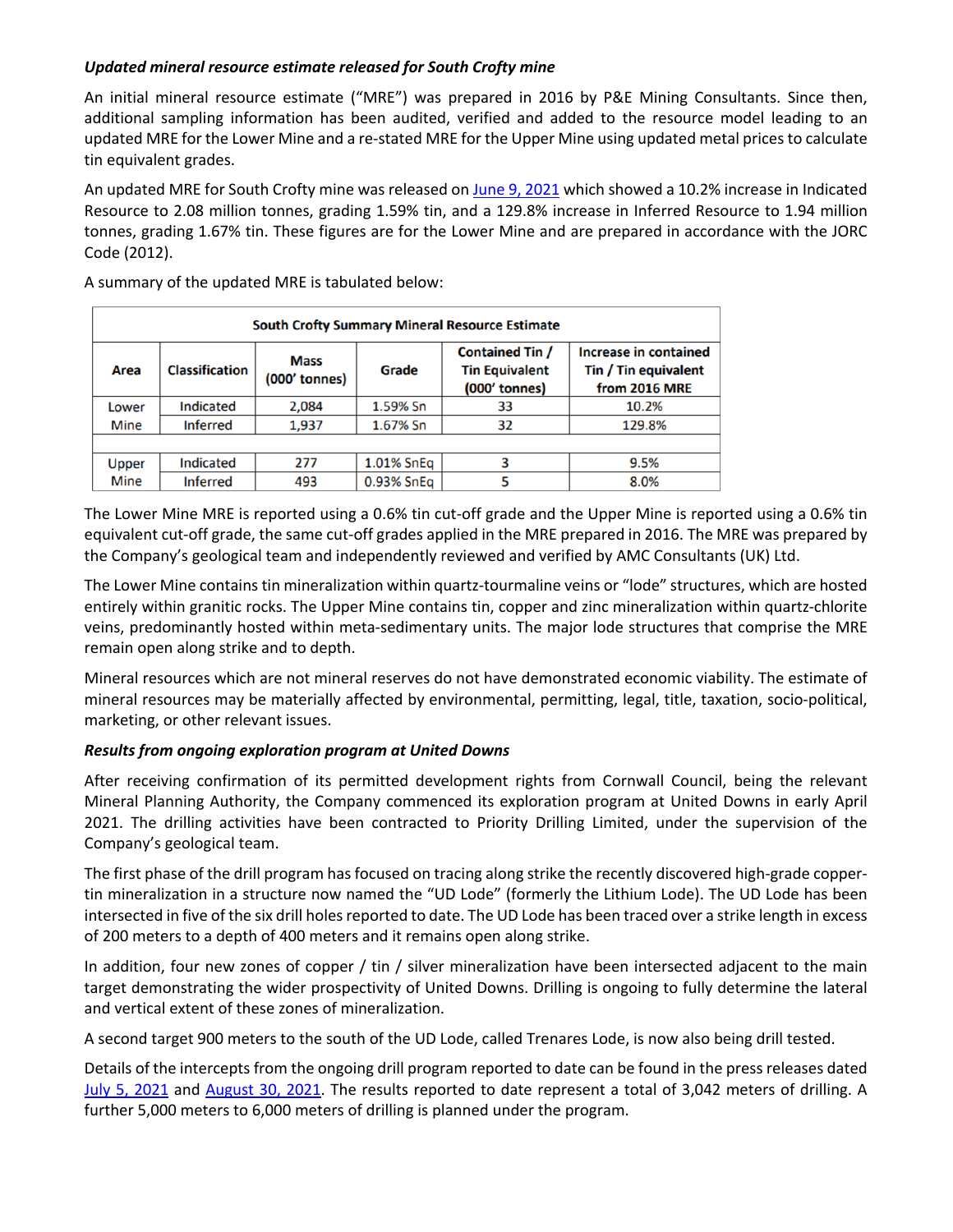The ongoing drill program at United Downs is part of the plan to advance the project to Inferred Mineral Resource definition within 18 months from the AIM listing, subject to the results of the program.

## *Restructuring of the deferred consideration payable for the Cornwall mineral properties*

On June 30, 2021, agreement was reached with Galena Special Situations Limited (formerly Galena Special Situations Master Fund Limited) and Tin Shield Production Inc. (together the "Sellers") to restructure the outstanding deferred consideration payable to the Sellers on the acquisition of the South Crofty tin project and associated mineral rights (the "Side Letter"). The fixed and variable payments that existed under the original share purchase agreement ("SPA") have been replaced with fixed payments linked to pre-agreed project related milestones.

Prior to entering into the Side Letter, the balance of consideration payable to the Sellers pursuant to the SPA was as follows:

- the issuance of 2,000,000 common shares to the Sellers on delivery of a positive feasibility study or commencement of commercial production for the South Crofty tin project, whichever occurs first; and
- a cash and / or common share payment to the Sellers equal to 25% of the Net Present Value ("NPV") of the project upon making a decision to go into production. In the event that the Company's market capitalization is less than the NPV of the project when a production decision is made, the Company will pay the equivalent of 25% of its market value to the Sellers and the balance (between the 25% of market value and 25% of the NPV of the project) will be paid out as a 5% net profits interest from production.

Pursuant to the Side Letter, the new fixed payments comprising the balance of consideration payable to the Sellers are as follows:

- the issuance of 7,000,000 common shares to the Sellers immediately upon receipt of shareholder and regulatory approvals that are required for the Side Letter;
- US\$4,750,000 to be paid in common shares upon closing of either the financing for the dewatering of the mine at the South Crofty tin project, and / or any interim financings (up to 10% of the gross proceeds of such interim financings); and
- US\$5,000,000 to be paid in common shares upon closing of the development and / or construction financing of a mine either at the South Crofty tin project or at the United Downs property.

Shareholder approval for the issuance of 7,000,000 common shares pursuant to the Side Letter was received on July 31, 2021. Regulatory approval remains pending.

## **Financial highlights for the six months ended July 31, 2021**

|                                           | Six months ended (unaudited) |                      |  |  |  |  |
|-------------------------------------------|------------------------------|----------------------|--|--|--|--|
| (Expressed in Canadian dollars)           | July 31, 2021                | <b>July 31, 2020</b> |  |  |  |  |
|                                           |                              |                      |  |  |  |  |
| Total operating expenses                  | 1,625,462                    | 746,938              |  |  |  |  |
| Loss for the period                       | 1,097,062                    | 789,476              |  |  |  |  |
| Net cash used in operating activities     | 1,710,060                    | 657,510              |  |  |  |  |
| Net cash used in investing activities     | 1,383,840                    | 838,790              |  |  |  |  |
| Net cash provided by financing activities | 13,065,594                   | 1,088,153            |  |  |  |  |
| Cash at end of the financial period       | 10,138,512                   | 893,068              |  |  |  |  |

• Increase in operating expenses impacted by \$368,325 of costs relating to AIM listing not eligible for capitalization;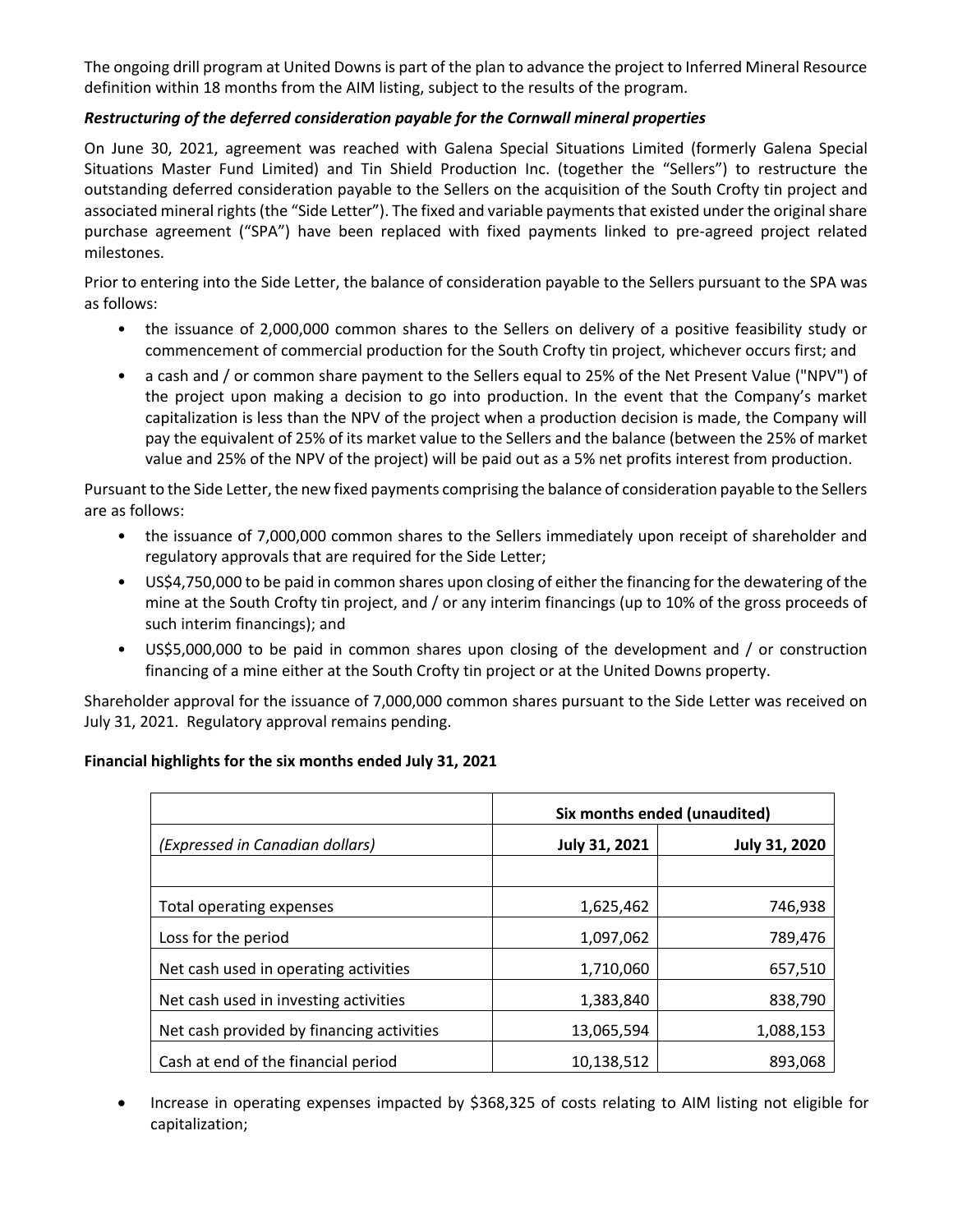- Higher advisory costs incurred more generally relating to AIM listing and corporate initiatives, offset by reduction in operating expenses arising from closure of Vancouver office in April 2021;
- Unrealized gain of \$733,120 arising from increased valuation of Company's holding in Cornish Lithium following its most recent fundraising completed in July 2021;
- Costs of \$827,913 capitalized in connection with the ongoing exploration program at United Downs (excluding capitalized depreciation and foreign exchange movements); and
- Gross proceeds raised from AIM listing of \$14.2 million (£8.2 million) with share issue costs of \$1.5 million.

#### **Outlook**

The proceeds from the recently completed AIM listing are being used to conduct a drill program at the United Downs exploration project, to conduct initial field work on other high priority exploration targets within transport distance of South Crofty, and for general working capital purposes. Management believes that, subject to drilling success, the proceeds from the AIM listing will result in the Company being fully funded to the completion of a maiden JORC resource at the United Downs exploration project.

Within 12 to 18 months of the date of the AIM listing, the Company plans to:

- Progress an 18 month 9,100 meter initial drilling program at United Downs to advance the project to JORC Compliant Inferred Mineral Resource definition, fully funded from the proceeds arising from the AIM listing. To date, a total of 4,040 meters have been drilled;
- Test three lodes with a 1,000 meter of strike length to a depth of 500 meters in the initial phase. Management believes there are up to seven further mineralized lode structures with a total resource potential of between four million tonnes and ten million tonnes. To date, UD Lode has been traced over a strike length in excess of 200 meters and to a depth of 400 meters. Multiple parallel lode structures are present and drilling continues to further define these along with the principal UD Lode structure. A second target 900 meters to the south of UD Lode, called Trenares Lode, is now also being drill tested;
- Subject to the outcome of the initial drilling program, undertake a subsequent in-fill drilling program at United Downs to advance the project to a feasibility study within three years; and
- Evaluate other near-surface, high potential, exploration targets within transport distance of the planned processing plant site.

In the longer term, the Company intends to develop the South Crofty tin project as and when economic conditions and cashflows are supportive.

#### **ABOUT CORNISH METALS**

Cornish Metals completed the acquisition of the South Crofty tin and United Downs copper / tin projects, plus additional mineral rights located in Cornwall, UK, in July 2016 (see Company news release dated July 12, 2016). The additional mineral rights cover an area of approximately 15,000 hectares and are distributed throughout Cornwall. Some of these mineral rights cover old mines that were historically worked for copper, tin, zinc, and tungsten.

For additional information please contact: In North America: Irene Dorsman at (604) 200 6664 or by e-mail at irene@cornishmetals.com

SP Angel Corporate Finance LLP (Nominated Adviser & Joint Broker)

Tel: +44 203 470 0470

Richard Morrison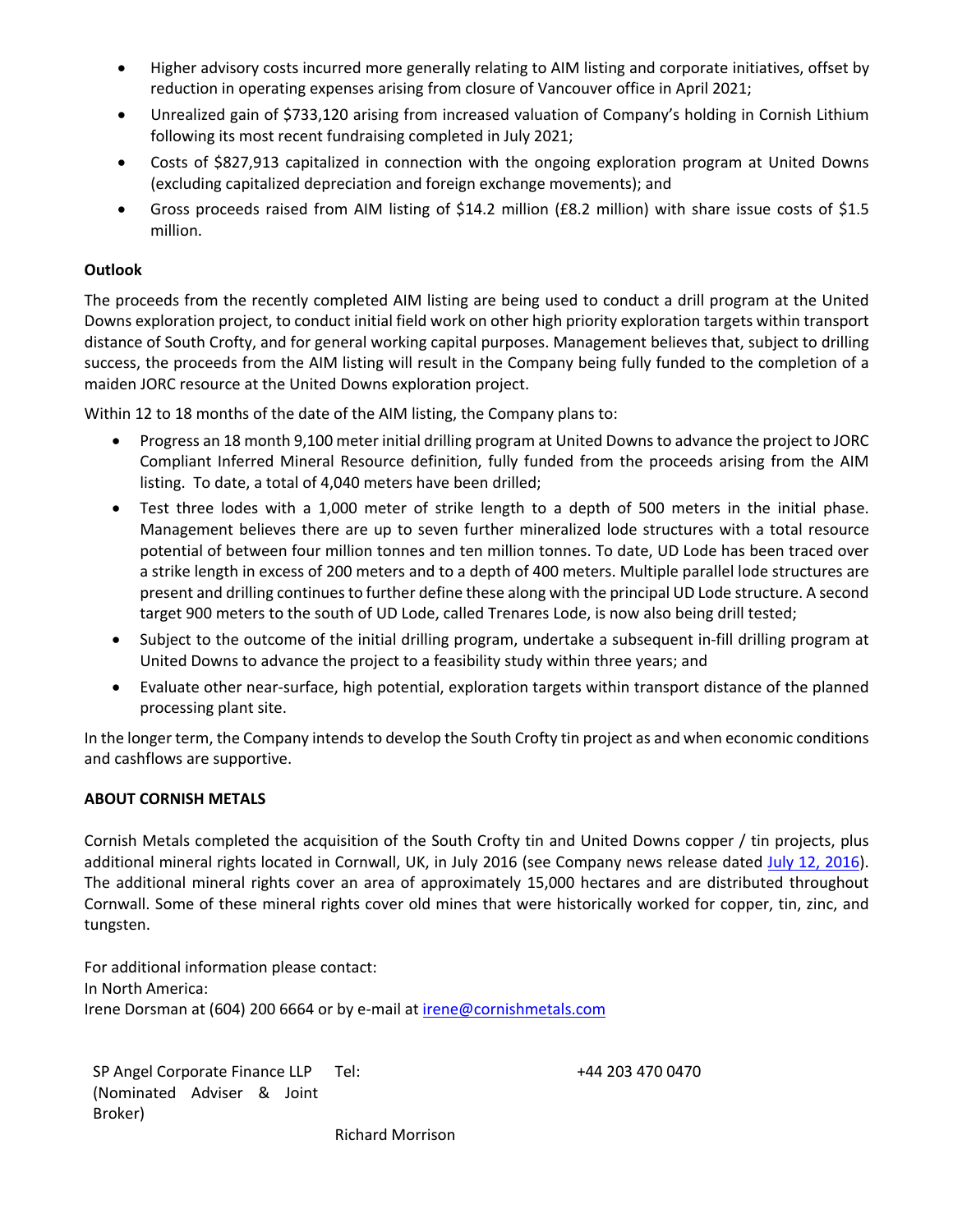# Charlie Bouverat Grant Barker Hannam & Partners (Joint Broker) Tel: +44 207 907 8500 Matthew Hasson Andrew Chubb Ernest Bell Blytheweigh (Financial PR/IR-London) Tel: +44 207 138 3204 Tim Blythe tim.blythe@blytheweigh.com Megan Ray megan.ray@blytheweigh.com

#### **ON BEHALF OF THE BOARD OF DIRECTORS**

*"Richard D. Williams"* Richard D. Williams, P.Geo

*Neither the TSX Venture Exchange nor its Regulation Services Provider (as that term is defined in the policies of the TSX Venture Exchange) accepts responsibility for the adequacy or accuracy of this release.* 

#### *Caution regarding forward looking statements*

*This news release contains "forward-looking statements". Forward-looking statements, while based on management's best estimates and assumptions at the time such statements are made, are subject to risks and uncertainties that may cause actual results to be materially different from those expressed or implied by such forward-looking statements, including but not limited to: risks related to receipt of regulatory approvals, risks related to general economic and market conditions; risks related to the COVID-19 global pandemic and any variants of COVID-19 which may arise; risks related to the availability of financing; the timing and content of upcoming work programs; actual results of proposed exploration activities; possible variations in Mineral Resources or grade; failure of plant, equipment or processes to operate as anticipated; accidents, labour disputes, title disputes, claims and limitations on insurance coverage and other risks of the mining industry; changes in national and local government regulation of mining operations, tax rules and regulations.* 

*Although Cornish Metals has attempted to identify important factors that could cause actual results to differ materially from those contained in forward-looking statements, there may be other factors that cause results not to be as anticipated, estimated or intended. There can be no assurance that such statements will prove to be accurate, as actual results and future events could differ materially from those anticipated in such statements. Accordingly, readers should not place undue reliance on forward-looking statements. Cornish Metals undertakes no obligation or responsibility to update forward-looking statements, except as required by law.* 

#### *Market Abuse Regulation (MAR) Disclosure*

*This announcement contains inside information for the purposes of Article 7 of the Market Abuse Regulation (EU) 596/2014 as it forms part of UK domestic law by virtue of the European Union (Withdrawal) Act 2018 ("MAR"), and is disclosed in accordance with the Company's obligations under Article 17 of MAR.*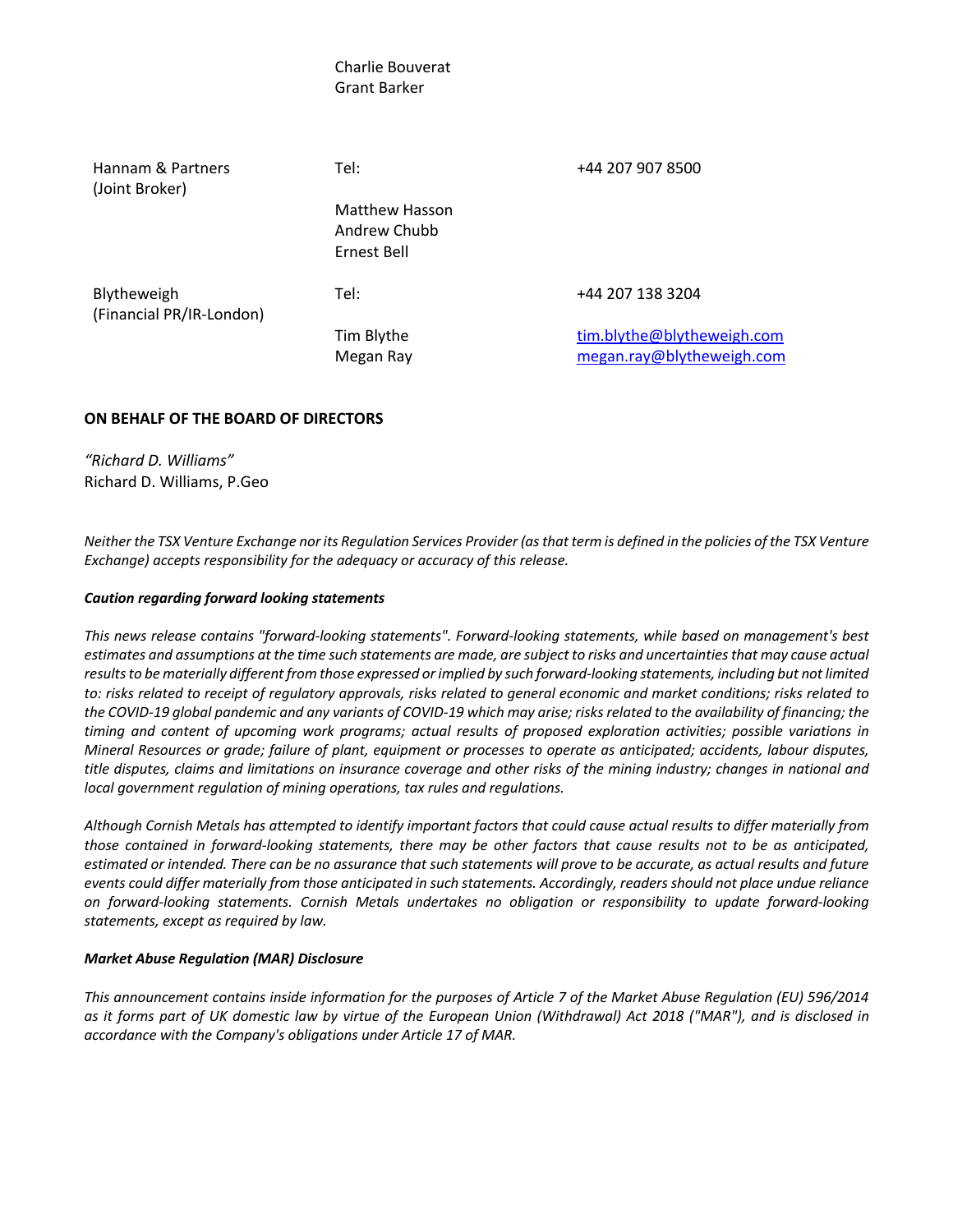# **CONSOLIDATED CONDENSED INTERIM STATEMENTS OF FINANCIAL POSITION**

#### (Unaudited) *(Expressed in Canadian dollars)*

|                                                                        | July 31, 2021                     | January 31, 2021 |                              |  |
|------------------------------------------------------------------------|-----------------------------------|------------------|------------------------------|--|
| <b>ASSETS</b>                                                          |                                   |                  |                              |  |
| Current                                                                |                                   |                  |                              |  |
| Cash                                                                   | \$<br>10,138,512                  | \$               | 353,601                      |  |
| Marketable securities                                                  | 1,734,127                         |                  | 1,004,307                    |  |
| Receivables                                                            | 115,821                           |                  | 23,644                       |  |
| Deferred financing fees                                                |                                   |                  | 688,839                      |  |
| Deferred costs on conversion of royalty option                         |                                   |                  | 151,037                      |  |
| Prepaid expenses                                                       | 205,640                           |                  | 41,691                       |  |
|                                                                        | 12,194,100                        |                  | 2,263,119                    |  |
| <b>Deposits</b>                                                        | 54,035                            |                  | 36,976                       |  |
| Property, plant and equipment                                          | 6,315,776                         |                  | 6,371,852                    |  |
| <b>Exploration and evaluation assets</b>                               | 10,920,149                        |                  | 9,507,859                    |  |
|                                                                        | \$<br>29,484,060                  | \$               | 18,179,806                   |  |
| Current<br>Accounts payable and accrued liabilities<br>Lease liability | \$<br>680,937<br>4,372<br>685,309 | \$               | 947,124<br>20,389<br>967,513 |  |
|                                                                        |                                   |                  |                              |  |
| Lease liability                                                        | 2,810                             |                  |                              |  |
| Debt                                                                   |                                   |                  | 5,993,803<br>2,886,514       |  |
| <b>Royalty option</b><br><b>NSR</b> liability                          | 8,541,188                         |                  |                              |  |
|                                                                        | 9,229,307                         |                  | 9,847,830                    |  |
| <b>SHAREHOLDERS' EQUITY</b>                                            |                                   |                  |                              |  |
| Capital stock                                                          | 53,900,099                        |                  | 40,737,065                   |  |
| Share subscriptions received in advance                                |                                   |                  | 189,902                      |  |
| Capital contribution                                                   | 2,007,665                         |                  | 2,007,665                    |  |
| Share-based payment reserve                                            | 922,760                           |                  | 846,212                      |  |
| Foreign currency translation reserve                                   | 209,187                           |                  | 239,028                      |  |
| Deficit                                                                | (36, 784, 958)                    |                  | (35,687,896)                 |  |
|                                                                        | 20,254,753                        |                  | 8,331,976                    |  |
|                                                                        | \$<br>29,484,060                  | \$               | 18,179,806                   |  |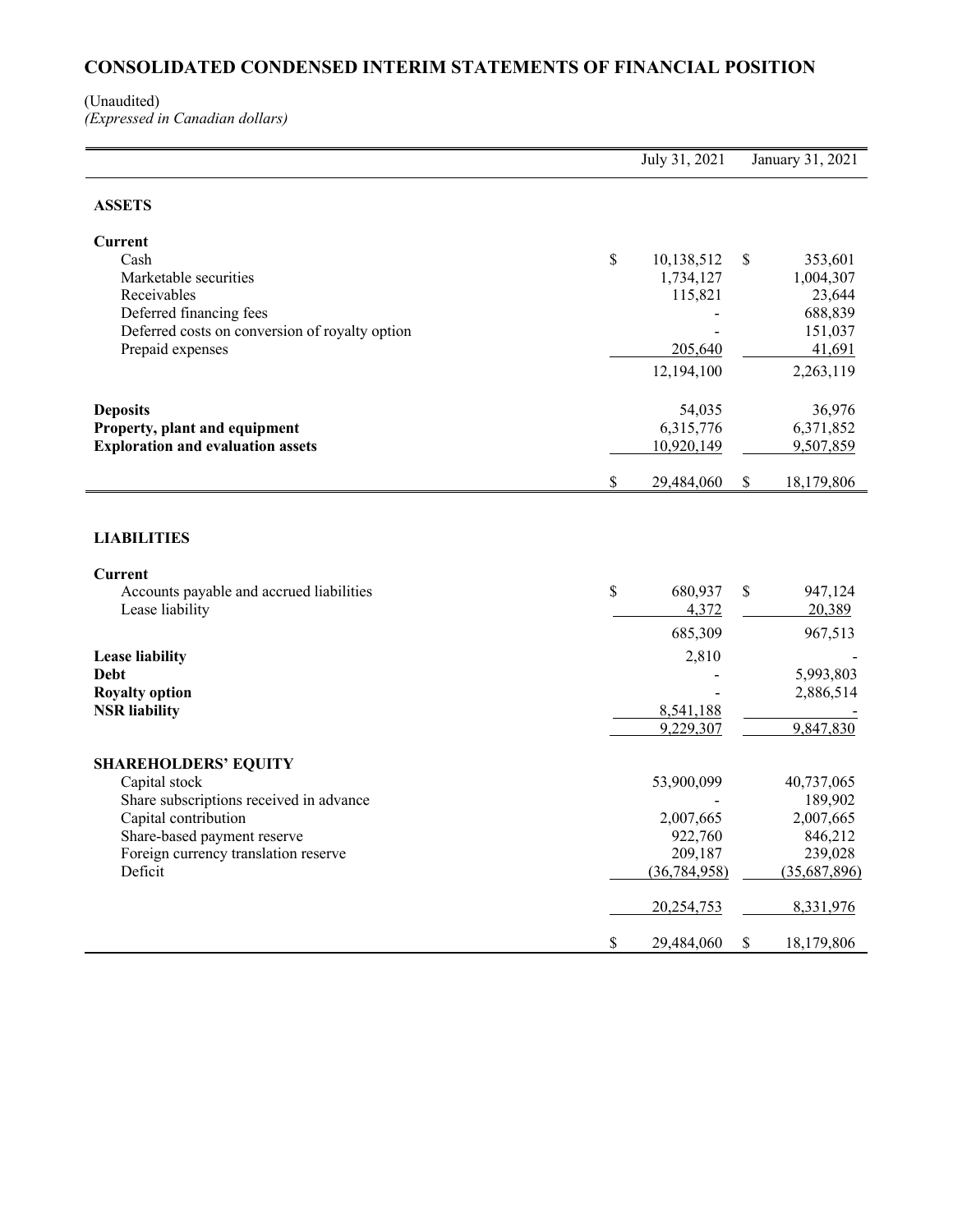## **CONSOLIDATED CONDENSED INTERIM STATEMENTS OF LOSS AND COMPREHENSIVE LOSS**

#### (Unaudited)

*(Expressed in Canadian dollars)*

|                                                          | Six months ended  |                         |  |  |  |
|----------------------------------------------------------|-------------------|-------------------------|--|--|--|
|                                                          | July 31, 2021     | July 31, 2020           |  |  |  |
| <b>EXPENSES</b>                                          |                   |                         |  |  |  |
| Accretion                                                | \$<br>15,764      | $\mathbb{S}$<br>131,046 |  |  |  |
| Advertising and promotion                                | 166,026           | 77,180                  |  |  |  |
|                                                          |                   |                         |  |  |  |
| Depreciation                                             | 23,316            | 44,777                  |  |  |  |
| Finance cost                                             | 3,895             | 623                     |  |  |  |
| Insurance                                                | 43,918            | 38,931                  |  |  |  |
| Office, miscellaneous and rent                           | 39,712            | 24,217                  |  |  |  |
| Professional fees                                        | 704,810           | 66,297                  |  |  |  |
| Generative exploration expense                           | 4,376             |                         |  |  |  |
| Regulatory and filing fees                               | 91,704            | 19,531                  |  |  |  |
| Share-based compensation                                 | 76,548            |                         |  |  |  |
| Salaries, directors' fees and benefits                   | 455,393           | 344,336                 |  |  |  |
| <b>Total operating expenses</b>                          | (1,625,462)       | (746, 938)              |  |  |  |
| Interest income                                          | 497               | 4,318                   |  |  |  |
| Foreign exchange loss                                    | (203,001)         | (251)                   |  |  |  |
| Realized loss on marketable securities                   | (237)             |                         |  |  |  |
| Unrealized gain (loss) on marketable securities          | 733,120           | (46, 605)               |  |  |  |
| Loss on the disposal of property, plant and equipment    | (1,979)           |                         |  |  |  |
| Loss for the period                                      | (1,097,062)       | (789, 476)              |  |  |  |
| Foreign currency translation                             | (29, 841)         | 128,136                 |  |  |  |
| Total comprehensive loss for the period                  | (1,126,903)<br>\$ | \$<br>(661, 340)        |  |  |  |
| Basic and diluted loss per share                         | \$<br>(0.00)      | \$<br>(0.00)            |  |  |  |
| Weighted average number of common shares<br>outstanding: | 259,248,342       | 133,301,552             |  |  |  |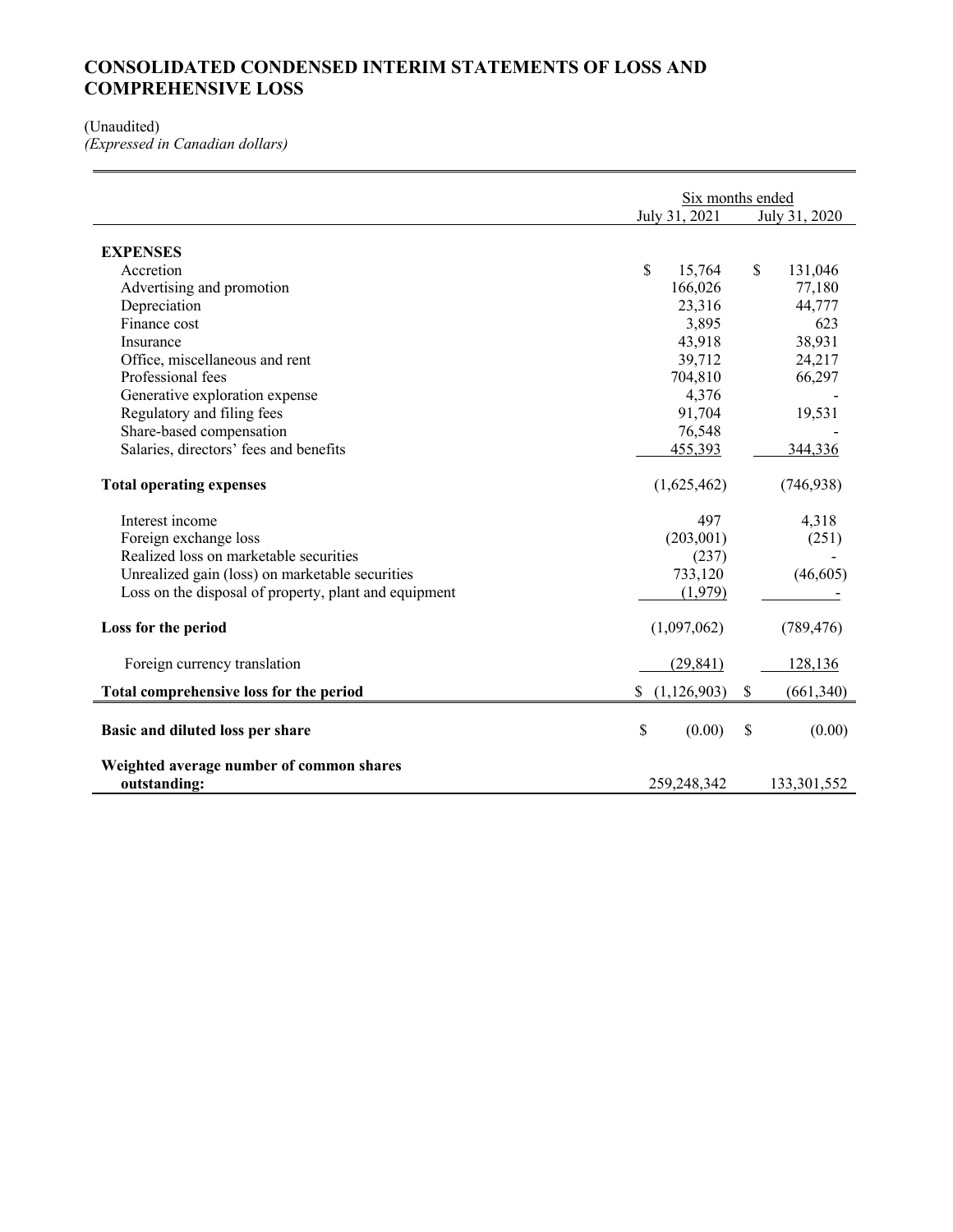# **CONSOLIDATED CONDENSED INTERIM STATEMENTS OF CASH FLOWS**

#### (Unaudited)

*(Expressed in Canadian dollars)*

|                                                       | Six months ended<br>July 31, 2021<br>July 31, 2020 |                  |  |  |
|-------------------------------------------------------|----------------------------------------------------|------------------|--|--|
|                                                       |                                                    |                  |  |  |
| <b>CASH FLOWS FROM OPERATING ACTIVITIES</b>           |                                                    |                  |  |  |
| Loss for the period                                   | (1,097,062)                                        | \$<br>(789, 476) |  |  |
| Items not involving cash:                             |                                                    |                  |  |  |
| Accretion                                             | 15,764                                             | 131,046          |  |  |
| Depreciation                                          | 23,316                                             | 44,777           |  |  |
| Share-based compensation                              | 76,548                                             |                  |  |  |
| Finance cost                                          | 3,895                                              | 623              |  |  |
| Realized loss on marketable securities                | 237                                                |                  |  |  |
| Unrealized loss (gain) on marketable securities       | (733, 120)                                         | 46,605           |  |  |
| Loss on the disposal of property, plant and equipment | 1,979                                              |                  |  |  |
| Foreign exchange loss                                 | 203,001                                            | 251              |  |  |
| Changes in non-cash working capital items:            |                                                    |                  |  |  |
| Increase in receivables                               | (92, 177)                                          | (58, 408)        |  |  |
| (Increase) decrease in prepaid expenses               | (76,990)                                           | 27,748           |  |  |
| Decrease in accounts payable and accrued liabilities  | (35, 451)                                          | (60, 676)        |  |  |
| Net cash used in operating activities                 | (1,710,060)                                        | (657, 510)       |  |  |
| <b>CASH FLOWS FROM INVESTING ACTIVITIES</b>           |                                                    |                  |  |  |
| Acquisition of property, plant and equipment          | (81,890)                                           | (318,007)        |  |  |
| Acquisition of exploration and evaluation assets      | (1,287,953)                                        | (458,983)        |  |  |
| Proceeds from the sale of marketable securities, net  | 3,063                                              |                  |  |  |
| Increase in deposits                                  | (17,060)                                           | (61,800)         |  |  |
| Net cash used in investing activities                 | (1,383,840)                                        | (838,790)        |  |  |
| <b>CASH FLOWS FROM FINANCING ACTIVITIES</b>           |                                                    |                  |  |  |
| Proceeds from AIM listing                             | 14,244,206                                         |                  |  |  |
| Proceeds from private placement financing             |                                                    | 1,177,500        |  |  |
| Proceeds from option and warrant exercises            | 235,750                                            |                  |  |  |
| Share issue costs                                     | (1,162,613)                                        | (49, 427)        |  |  |
| Conversion of royalty option costs                    | (226,290)                                          |                  |  |  |
| Lease payments                                        | (25, 459)                                          | (39,920)         |  |  |
| Net cash used in by financing activities              | 13,065,594                                         | 1,088,153        |  |  |
| Impact of foreign exchange on cash                    | (186, 783)                                         | (4,038)          |  |  |
| Change in cash during the period                      | 9,784,911                                          | (412, 185)       |  |  |
| Cash, beginning of the period                         | 353,601                                            | 1,305,253        |  |  |
| Cash, end of the period                               | \$<br>10,138,512                                   | \$<br>893,068    |  |  |